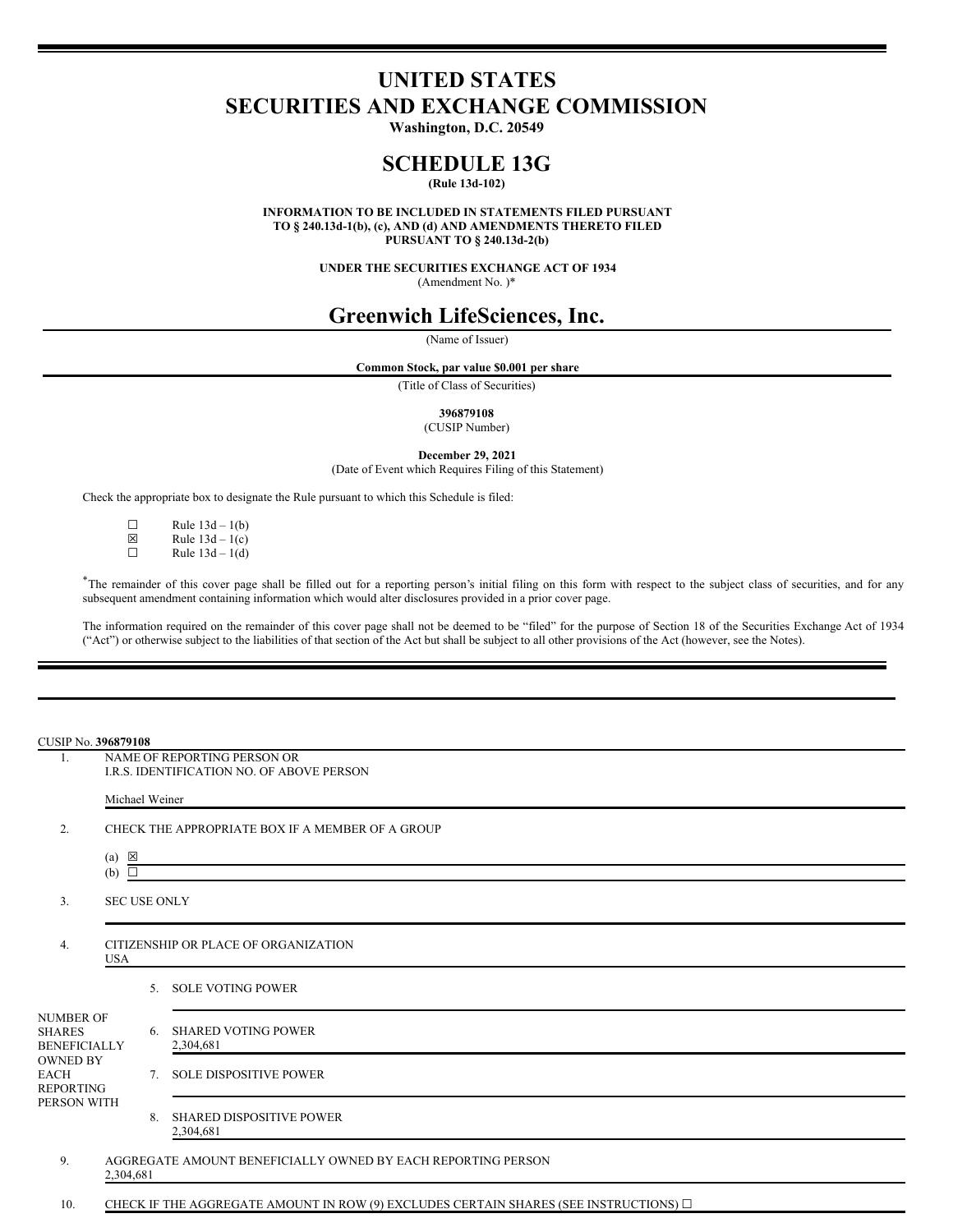| 11 | PERCENT OF CLASS REPRESENTED BY AMOUNT IN ROW (9) |
|----|---------------------------------------------------|
|    | $17.7\%$ (1)                                      |

### 12. TYPE OF REPORTING PERSON (SEE INSTRUCTIONS) IN

(1) Based on 13,000,357 shares of common stock disclosed by the Issuer as outstanding as of May 19, 2022, as reported on the Issuer's Form 10-Q filed with the Securities and Exchange Commission on May 20, 2022.

|                                                                             | CUSIP No. 396879108                                                      |  |                                                                                                                                                                                                                   |  |
|-----------------------------------------------------------------------------|--------------------------------------------------------------------------|--|-------------------------------------------------------------------------------------------------------------------------------------------------------------------------------------------------------------------|--|
| 1.                                                                          | NAME OF REPORTING PERSON OR<br>I.R.S. IDENTIFICATION NO. OF ABOVE PERSON |  |                                                                                                                                                                                                                   |  |
|                                                                             | Yosajo MA Trust 1                                                        |  |                                                                                                                                                                                                                   |  |
| 2.                                                                          |                                                                          |  | CHECK THE APPROPRIATE BOX IF A MEMBER OF A GROUP                                                                                                                                                                  |  |
|                                                                             | $(a) \boxtimes$<br>$(b)$ $\square$                                       |  |                                                                                                                                                                                                                   |  |
|                                                                             |                                                                          |  | <u> 1989 - Johann Stoff, amerikansk politiker (* 1908)</u>                                                                                                                                                        |  |
| 3.                                                                          | <b>SEC USE ONLY</b>                                                      |  |                                                                                                                                                                                                                   |  |
| 4.                                                                          | CITIZENSHIP OR PLACE OF ORGANIZATION<br>TX                               |  |                                                                                                                                                                                                                   |  |
|                                                                             |                                                                          |  | 5. SOLE VOTING POWER<br>105,662                                                                                                                                                                                   |  |
| <b>NUMBER OF</b><br><b>SHARES</b><br><b>BENEFICIALLY</b><br><b>OWNED BY</b> |                                                                          |  | 6. SHARED VOTING POWER                                                                                                                                                                                            |  |
| <b>EACH</b><br><b>REPORTING</b><br>PERSON WITH                              |                                                                          |  | 7. SOLE DISPOSITIVE POWER<br>105,662                                                                                                                                                                              |  |
|                                                                             |                                                                          |  | 8. SHARED DISPOSITIVE POWER                                                                                                                                                                                       |  |
| 9.                                                                          | 105,662                                                                  |  | AGGREGATE AMOUNT BENEFICIALLY OWNED BY EACH REPORTING PERSON                                                                                                                                                      |  |
| 10.                                                                         |                                                                          |  | CHECK IF THE AGGREGATE AMOUNT IN ROW (9) EXCLUDES CERTAIN SHARES (SEE INSTRUCTIONS) $\square$                                                                                                                     |  |
| 11.                                                                         | $0.8\%$ (1)                                                              |  | PERCENT OF CLASS REPRESENTED BY AMOUNT IN ROW (9)                                                                                                                                                                 |  |
| 12.                                                                         | $_{\rm OO}$                                                              |  | TYPE OF REPORTING PERSON (SEE INSTRUCTIONS)                                                                                                                                                                       |  |
| (1)                                                                         |                                                                          |  | Based on 13,000,357 shares of common stock disclosed by the Issuer as outstanding as of May 19, 2022, as reported on the Issuer's Form 10-Q filed with the Securities<br>and Exchange Commission on May 20, 2022. |  |
|                                                                             |                                                                          |  | $-3-$                                                                                                                                                                                                             |  |
|                                                                             | CUSIP No. <b>396879108</b>                                               |  |                                                                                                                                                                                                                   |  |
| 1.                                                                          |                                                                          |  | NAME OF REPORTING PERSON OR<br>I.R.S. IDENTIFICATION NO. OF ABOVE PERSON                                                                                                                                          |  |
|                                                                             | Yosajo MA Trust 2                                                        |  |                                                                                                                                                                                                                   |  |
| 2.                                                                          |                                                                          |  | CHECK THE APPROPRIATE BOX IF A MEMBER OF A GROUP                                                                                                                                                                  |  |
|                                                                             | $(a) \times$<br>(b) $\Box$                                               |  | <u> 1989 - Johann Barbara, marka a shekara tsa 1989 - An tsa 1989 - An tsa 1989 - An tsa 1989 - An tsa 1989 - An</u>                                                                                              |  |
| 3.                                                                          | <b>SEC USE ONLY</b>                                                      |  |                                                                                                                                                                                                                   |  |
| 4.                                                                          | ТX                                                                       |  | CITIZENSHIP OR PLACE OF ORGANIZATION                                                                                                                                                                              |  |
|                                                                             |                                                                          |  | 5. SOLE VOTING POWER<br>105,632                                                                                                                                                                                   |  |
| <b>NUMBER OF</b>                                                            |                                                                          |  |                                                                                                                                                                                                                   |  |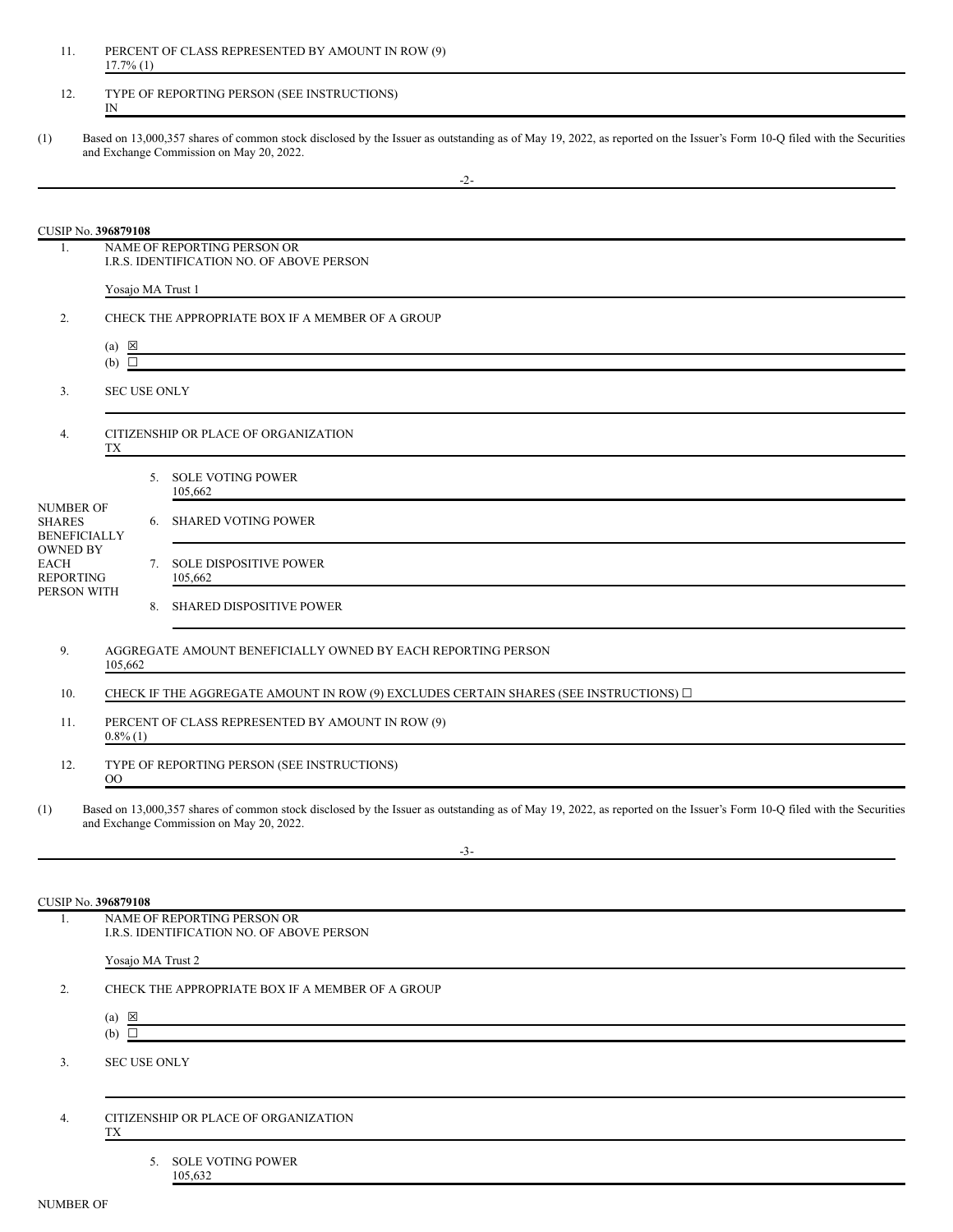| <b>SHARES</b><br><b>BENEFICIALLY</b>                              |                                                                                                                                                     |  | 6. SHARED VOTING POWER                                                                                                                                                                                            |
|-------------------------------------------------------------------|-----------------------------------------------------------------------------------------------------------------------------------------------------|--|-------------------------------------------------------------------------------------------------------------------------------------------------------------------------------------------------------------------|
| <b>OWNED BY</b><br><b>EACH</b><br><b>REPORTING</b><br>PERSON WITH |                                                                                                                                                     |  | 7. SOLE DISPOSITIVE POWER<br>105,632                                                                                                                                                                              |
|                                                                   |                                                                                                                                                     |  | 8. SHARED DISPOSITIVE POWER                                                                                                                                                                                       |
| 9.<br>105,632                                                     |                                                                                                                                                     |  | AGGREGATE AMOUNT BENEFICIALLY OWNED BY EACH REPORTING PERSON                                                                                                                                                      |
| 10.                                                               |                                                                                                                                                     |  | CHECK IF THE AGGREGATE AMOUNT IN ROW (9) EXCLUDES CERTAIN SHARES (SEE INSTRUCTIONS) $\Box$                                                                                                                        |
| 11.                                                               | $0.8\%$ (1)                                                                                                                                         |  | PERCENT OF CLASS REPRESENTED BY AMOUNT IN ROW (9)                                                                                                                                                                 |
| 12.<br>00                                                         |                                                                                                                                                     |  | TYPE OF REPORTING PERSON (SEE INSTRUCTIONS)                                                                                                                                                                       |
| (1)                                                               |                                                                                                                                                     |  | Based on 13,000,357 shares of common stock disclosed by the Issuer as outstanding as of May 19, 2022, as reported on the Issuer's Form 10-Q filed with the Securities<br>and Exchange Commission on May 20, 2022. |
|                                                                   |                                                                                                                                                     |  | -4-                                                                                                                                                                                                               |
| CUSIP No. 396879108                                               |                                                                                                                                                     |  |                                                                                                                                                                                                                   |
| 1.                                                                |                                                                                                                                                     |  | NAME OF REPORTING PERSON OR<br>I.R.S. IDENTIFICATION NO. OF ABOVE PERSON                                                                                                                                          |
|                                                                   |                                                                                                                                                     |  | Yosajo MA Trust 3                                                                                                                                                                                                 |
| 2.                                                                |                                                                                                                                                     |  | CHECK THE APPROPRIATE BOX IF A MEMBER OF A GROUP                                                                                                                                                                  |
| $(a) \times$<br>$(b)$ $\square$                                   |                                                                                                                                                     |  |                                                                                                                                                                                                                   |
| 3.                                                                | <b>SEC USE ONLY</b>                                                                                                                                 |  |                                                                                                                                                                                                                   |
| 4.<br>TХ                                                          |                                                                                                                                                     |  | CITIZENSHIP OR PLACE OF ORGANIZATION                                                                                                                                                                              |
|                                                                   |                                                                                                                                                     |  | 5. SOLE VOTING POWER<br>94,812                                                                                                                                                                                    |
| <b>NUMBER OF</b><br><b>SHARES</b><br><b>BENEFICIALLY</b>          |                                                                                                                                                     |  | 6. SHARED VOTING POWER                                                                                                                                                                                            |
| <b>OWNED BY</b><br>EACH<br><b>REPORTING</b>                       |                                                                                                                                                     |  | 7. SOLE DISPOSITIVE POWER<br>94,812                                                                                                                                                                               |
| PERSON WITH                                                       |                                                                                                                                                     |  | 8. SHARED DISPOSITIVE POWER                                                                                                                                                                                       |
| 9.<br>94,812                                                      |                                                                                                                                                     |  | AGGREGATE AMOUNT BENEFICIALLY OWNED BY EACH REPORTING PERSON                                                                                                                                                      |
| 10.                                                               |                                                                                                                                                     |  | CHECK IF THE AGGREGATE AMOUNT IN ROW (9) EXCLUDES CERTAIN SHARES (SEE INSTRUCTIONS) $\square$                                                                                                                     |
| 11.                                                               | PERCENT OF CLASS REPRESENTED BY AMOUNT IN ROW (9)<br>$0.7\%$ (1)<br>the contract of the contract of the contract of the contract of the contract of |  |                                                                                                                                                                                                                   |
| 12.<br>$_{\rm OO}$                                                |                                                                                                                                                     |  | TYPE OF REPORTING PERSON (SEE INSTRUCTIONS)                                                                                                                                                                       |
| (1)                                                               |                                                                                                                                                     |  | Based on 13,000,357 shares of common stock disclosed by the Issuer as outstanding as of May 19, 2022, as reported on the Issuer's Form 10-Q filed with the Securities<br>and Exchange Commission on May 20, 2022. |
|                                                                   |                                                                                                                                                     |  | $-5-$                                                                                                                                                                                                             |
|                                                                   |                                                                                                                                                     |  |                                                                                                                                                                                                                   |
| <b>CUSIP No. 396879108</b><br>1.                                  |                                                                                                                                                     |  | NAME OF REPORTING PERSON OR                                                                                                                                                                                       |
|                                                                   | Yosajo MI Trust 1                                                                                                                                   |  | I.R.S. IDENTIFICATION NO. OF ABOVE PERSON                                                                                                                                                                         |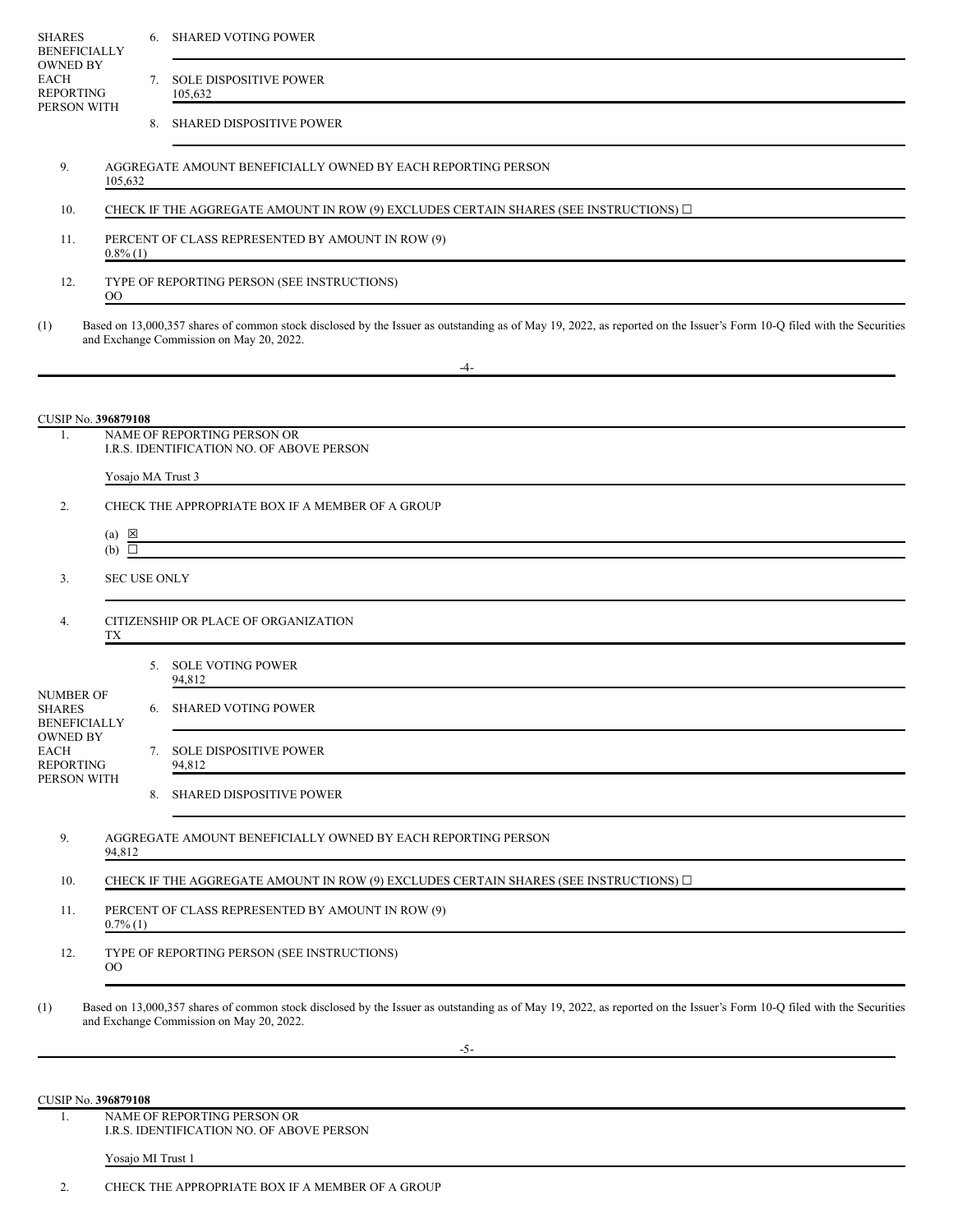(a)  $\boxtimes$ 

OO

|                                                          | $(b)$ $\square$                                                  |                     |                                                                                                                                                                                                                   |  |
|----------------------------------------------------------|------------------------------------------------------------------|---------------------|-------------------------------------------------------------------------------------------------------------------------------------------------------------------------------------------------------------------|--|
| 3.                                                       | <b>SEC USE ONLY</b>                                              |                     |                                                                                                                                                                                                                   |  |
| 4.                                                       | CITIZENSHIP OR PLACE OF ORGANIZATION<br>TХ                       |                     |                                                                                                                                                                                                                   |  |
|                                                          |                                                                  |                     | 5. SOLE VOTING POWER<br>94,763                                                                                                                                                                                    |  |
| <b>NUMBER OF</b><br><b>SHARES</b><br><b>BENEFICIALLY</b> |                                                                  |                     | 6. SHARED VOTING POWER                                                                                                                                                                                            |  |
| <b>OWNED BY</b><br>EACH<br><b>REPORTING</b>              |                                                                  |                     | 7. SOLE DISPOSITIVE POWER<br>94,763                                                                                                                                                                               |  |
| PERSON WITH                                              |                                                                  |                     | 8. SHARED DISPOSITIVE POWER                                                                                                                                                                                       |  |
| 9.                                                       | 94,763                                                           |                     | AGGREGATE AMOUNT BENEFICIALLY OWNED BY EACH REPORTING PERSON                                                                                                                                                      |  |
| 10.                                                      |                                                                  |                     | CHECK IF THE AGGREGATE AMOUNT IN ROW (9) EXCLUDES CERTAIN SHARES (SEE INSTRUCTIONS) $\Box$                                                                                                                        |  |
| 11.                                                      | $0.7\%$ (1)                                                      |                     | PERCENT OF CLASS REPRESENTED BY AMOUNT IN ROW (9)                                                                                                                                                                 |  |
| 12.                                                      | OO                                                               |                     | TYPE OF REPORTING PERSON (SEE INSTRUCTIONS)                                                                                                                                                                       |  |
| (1)                                                      |                                                                  |                     | Based on 13,000,357 shares of common stock disclosed by the Issuer as outstanding as of May 19, 2022, as reported on the Issuer's Form 10-Q filed with the Securities<br>and Exchange Commission on May 20, 2022. |  |
|                                                          |                                                                  |                     | -6-                                                                                                                                                                                                               |  |
|                                                          |                                                                  |                     |                                                                                                                                                                                                                   |  |
| CUSIP No. 396879108<br>1.                                |                                                                  |                     | NAME OF REPORTING PERSON OR                                                                                                                                                                                       |  |
|                                                          |                                                                  |                     | I.R.S. IDENTIFICATION NO. OF ABOVE PERSON                                                                                                                                                                         |  |
|                                                          |                                                                  |                     | Yosajo MI Trust 2                                                                                                                                                                                                 |  |
| 2.                                                       |                                                                  |                     | CHECK THE APPROPRIATE BOX IF A MEMBER OF A GROUP                                                                                                                                                                  |  |
|                                                          | $(a) \boxtimes$<br>$(b)$ $\square$                               |                     |                                                                                                                                                                                                                   |  |
| 3.                                                       |                                                                  | <b>SEC USE ONLY</b> |                                                                                                                                                                                                                   |  |
| 4.                                                       | TX                                                               |                     | CITIZENSHIP OR PLACE OF ORGANIZATION                                                                                                                                                                              |  |
|                                                          |                                                                  |                     | 5. SOLE VOTING POWER<br>94,751                                                                                                                                                                                    |  |
| <b>NUMBER OF</b><br><b>SHARES</b><br><b>BENEFICIALLY</b> |                                                                  |                     | 6. SHARED VOTING POWER                                                                                                                                                                                            |  |
| <b>OWNED BY</b><br>EACH<br><b>REPORTING</b>              |                                                                  |                     | 7. SOLE DISPOSITIVE POWER<br>94,751                                                                                                                                                                               |  |
| PERSON WITH                                              |                                                                  |                     | 8. SHARED DISPOSITIVE POWER                                                                                                                                                                                       |  |
| 9.                                                       | 94,751                                                           |                     | AGGREGATE AMOUNT BENEFICIALLY OWNED BY EACH REPORTING PERSON                                                                                                                                                      |  |
| 10.                                                      |                                                                  |                     | CHECK IF THE AGGREGATE AMOUNT IN ROW (9) EXCLUDES CERTAIN SHARES (SEE INSTRUCTIONS) $\Box$                                                                                                                        |  |
| 11.                                                      | PERCENT OF CLASS REPRESENTED BY AMOUNT IN ROW (9)<br>$0.7\%$ (1) |                     |                                                                                                                                                                                                                   |  |
| 12.                                                      |                                                                  |                     | TYPE OF REPORTING PERSON (SEE INSTRUCTIONS)                                                                                                                                                                       |  |

(1) Based on 13,000,357 shares of common stock disclosed by the Issuer as outstanding as of May 19, 2022, as reported on the Issuer's Form 10-Q filed with the Securities and Exchange Commission on May 20, 2022.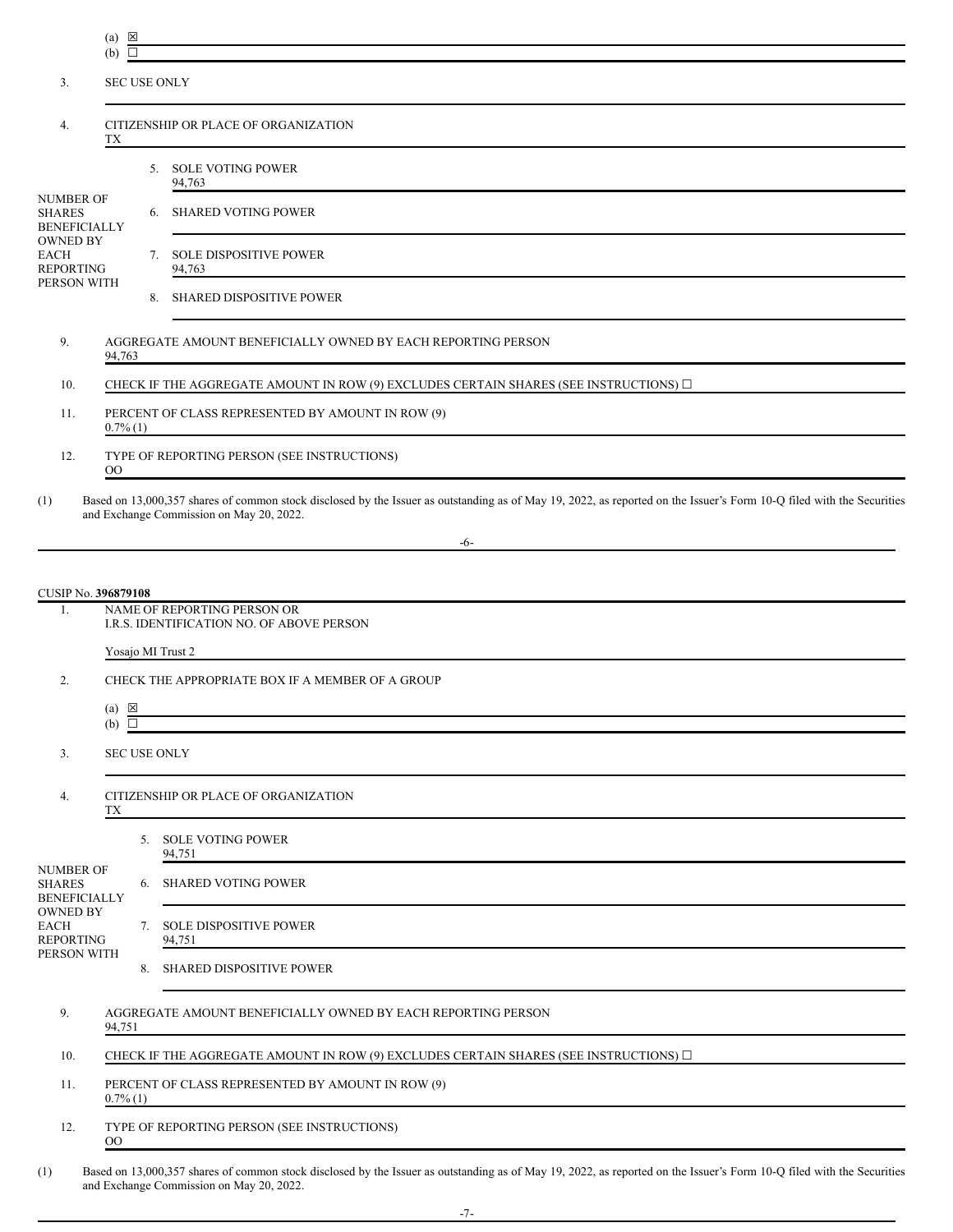| CUSIP No. 396879108                                      |                                                                          |  |                                                                                                                                                                                                                   |  |  |
|----------------------------------------------------------|--------------------------------------------------------------------------|--|-------------------------------------------------------------------------------------------------------------------------------------------------------------------------------------------------------------------|--|--|
| 1.                                                       | NAME OF REPORTING PERSON OR<br>I.R.S. IDENTIFICATION NO. OF ABOVE PERSON |  |                                                                                                                                                                                                                   |  |  |
|                                                          | Yosajo MI Trust 3                                                        |  |                                                                                                                                                                                                                   |  |  |
| 2.                                                       | CHECK THE APPROPRIATE BOX IF A MEMBER OF A GROUP                         |  |                                                                                                                                                                                                                   |  |  |
|                                                          | $(a) \times$<br>$(b)$ $\square$                                          |  |                                                                                                                                                                                                                   |  |  |
| 3.                                                       | <b>SEC USE ONLY</b>                                                      |  |                                                                                                                                                                                                                   |  |  |
| 4.                                                       | CITIZENSHIP OR PLACE OF ORGANIZATION<br>TХ                               |  |                                                                                                                                                                                                                   |  |  |
|                                                          |                                                                          |  | 5. SOLE VOTING POWER<br>105,554                                                                                                                                                                                   |  |  |
| <b>NUMBER OF</b><br><b>SHARES</b><br><b>BENEFICIALLY</b> |                                                                          |  | 6. SHARED VOTING POWER                                                                                                                                                                                            |  |  |
| <b>OWNED BY</b><br><b>EACH</b><br><b>REPORTING</b>       |                                                                          |  | 7. SOLE DISPOSITIVE POWER<br>105,554                                                                                                                                                                              |  |  |
| PERSON WITH                                              |                                                                          |  | 8. SHARED DISPOSITIVE POWER                                                                                                                                                                                       |  |  |
| 9.                                                       | 105,554                                                                  |  | AGGREGATE AMOUNT BENEFICIALLY OWNED BY EACH REPORTING PERSON                                                                                                                                                      |  |  |
| 10.                                                      |                                                                          |  | CHECK IF THE AGGREGATE AMOUNT IN ROW (9) EXCLUDES CERTAIN SHARES (SEE INSTRUCTIONS)□                                                                                                                              |  |  |
| 11.                                                      | $0.8\%$ (1)                                                              |  | PERCENT OF CLASS REPRESENTED BY AMOUNT IN ROW (9)                                                                                                                                                                 |  |  |
| 12.                                                      | $_{\rm OO}$                                                              |  | TYPE OF REPORTING PERSON (SEE INSTRUCTIONS)<br><u> 1989 - Johann Stein, Amerikaansk politiker (* 1958)</u>                                                                                                        |  |  |
| (1)                                                      |                                                                          |  | Based on 13,000,357 shares of common stock disclosed by the Issuer as outstanding as of May 19, 2022, as reported on the Issuer's Form 10-Q filed with the Securities<br>and Exchange Commission on May 20, 2022. |  |  |
|                                                          |                                                                          |  | -8-                                                                                                                                                                                                               |  |  |
| CUSIP No. 396879108                                      |                                                                          |  |                                                                                                                                                                                                                   |  |  |
| 1.                                                       |                                                                          |  | NAME OF REPORTING PERSON OR<br>I.R.S. IDENTIFICATION NO. OF ABOVE PERSON                                                                                                                                          |  |  |
|                                                          | WLUFMI Trust 1                                                           |  |                                                                                                                                                                                                                   |  |  |
| 2.                                                       |                                                                          |  | CHECK THE APPROPRIATE BOX IF A MEMBER OF A GROUP                                                                                                                                                                  |  |  |
|                                                          | $(a) \times$<br>$(b)$ $\square$                                          |  |                                                                                                                                                                                                                   |  |  |
| 3.                                                       | <b>SEC USE ONLY</b>                                                      |  |                                                                                                                                                                                                                   |  |  |
| 4.                                                       | CITIZENSHIP OR PLACE OF ORGANIZATION<br>TХ                               |  |                                                                                                                                                                                                                   |  |  |
|                                                          |                                                                          |  | 5. SOLE VOTING POWER<br>421,841                                                                                                                                                                                   |  |  |
| <b>NUMBER OF</b><br><b>SHARES</b><br><b>BENEFICIALLY</b> |                                                                          |  | 6. SHARED VOTING POWER                                                                                                                                                                                            |  |  |
| <b>OWNED BY</b><br>EACH<br><b>REPORTING</b>              |                                                                          |  | 7. SOLE DISPOSITIVE POWER<br>421,841                                                                                                                                                                              |  |  |
| PERSON WITH                                              |                                                                          |  | 8. SHARED DISPOSITIVE POWER                                                                                                                                                                                       |  |  |
| 9.                                                       |                                                                          |  | AGGREGATE AMOUNT BENEFICIALLY OWNED BY EACH REPORTING PERSON                                                                                                                                                      |  |  |

421,841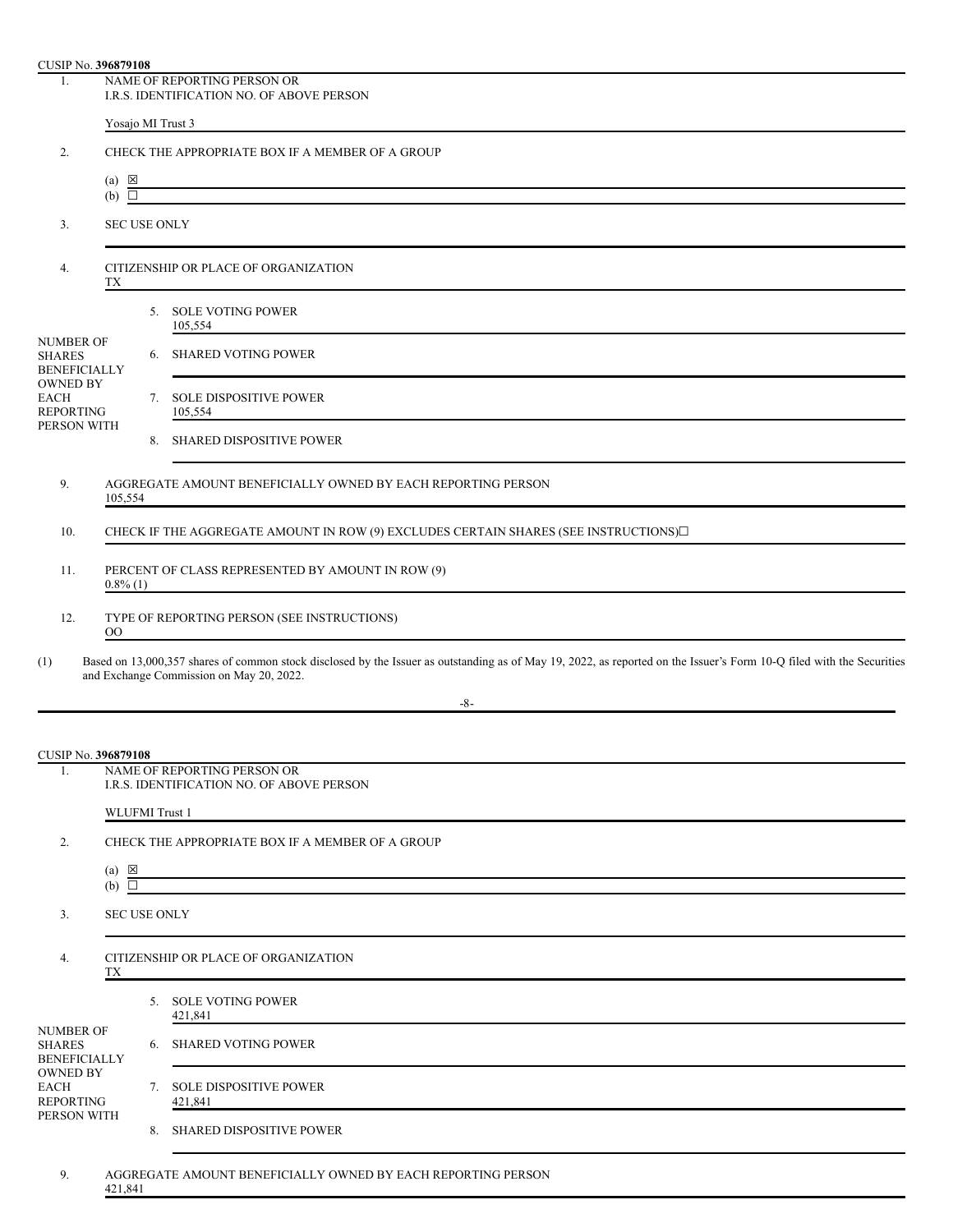| 10.                                                      |                                                                                                                                                                                  |                       | CHECK IF THE AGGREGATE AMOUNT IN ROW (9) EXCLUDES CERTAIN SHARES (SEE INSTRUCTIONS) $\Box$                                                                                                                                 |
|----------------------------------------------------------|----------------------------------------------------------------------------------------------------------------------------------------------------------------------------------|-----------------------|----------------------------------------------------------------------------------------------------------------------------------------------------------------------------------------------------------------------------|
| 11.                                                      | PERCENT OF CLASS REPRESENTED BY AMOUNT IN ROW (9)<br>$3.2\%$ (1)                                                                                                                 |                       |                                                                                                                                                                                                                            |
| 12.                                                      | TYPE OF REPORTING PERSON (SEE INSTRUCTIONS)<br>$\rm{OO}$<br><u> 1980 - Johann Stein, marwolaethau a bhann an t-Amhair an t-Amhair an t-Amhair an t-Amhair an t-Amhair an t-A</u> |                       |                                                                                                                                                                                                                            |
| (1)                                                      |                                                                                                                                                                                  |                       | Based on 13,000,357 shares of common stock disclosed by the Issuer as outstanding as of May 19, 2022, as reported on the Issuer's Form 10-Q filed with the Securities<br>and Exchange Commission on May 20, 2022.<br>$-9-$ |
| <b>CUSIP No. 396879108</b>                               |                                                                                                                                                                                  |                       |                                                                                                                                                                                                                            |
| $\mathbf{1}$ .                                           |                                                                                                                                                                                  |                       | NAME OF REPORTING PERSON OR<br>I.R.S. IDENTIFICATION NO. OF ABOVE PERSON                                                                                                                                                   |
|                                                          |                                                                                                                                                                                  | <b>WLUFMI</b> Trust 2 |                                                                                                                                                                                                                            |
| 2.                                                       |                                                                                                                                                                                  |                       | CHECK THE APPROPRIATE BOX IF A MEMBER OF A GROUP                                                                                                                                                                           |
|                                                          | $(a) \times$<br>$(b)$ $\square$                                                                                                                                                  |                       |                                                                                                                                                                                                                            |
| 3.                                                       |                                                                                                                                                                                  | <b>SEC USE ONLY</b>   |                                                                                                                                                                                                                            |
| 4.                                                       | TХ                                                                                                                                                                               |                       | CITIZENSHIP OR PLACE OF ORGANIZATION                                                                                                                                                                                       |
|                                                          |                                                                                                                                                                                  |                       | 5. SOLE VOTING POWER<br>424,816                                                                                                                                                                                            |
| <b>NUMBER OF</b><br><b>SHARES</b><br><b>BENEFICIALLY</b> |                                                                                                                                                                                  |                       | 6. SHARED VOTING POWER                                                                                                                                                                                                     |
| <b>OWNED BY</b><br><b>EACH</b><br><b>REPORTING</b>       |                                                                                                                                                                                  |                       | 7. SOLE DISPOSITIVE POWER<br>424,816                                                                                                                                                                                       |
| PERSON WITH                                              |                                                                                                                                                                                  |                       | 8. SHARED DISPOSITIVE POWER                                                                                                                                                                                                |
| 9.                                                       | 424,816                                                                                                                                                                          |                       | AGGREGATE AMOUNT BENEFICIALLY OWNED BY EACH REPORTING PERSON                                                                                                                                                               |
| 10.                                                      |                                                                                                                                                                                  |                       | CHECK IF THE AGGREGATE AMOUNT IN ROW (9) EXCLUDES CERTAIN SHARES (SEE INSTRUCTIONS) $\Box$                                                                                                                                 |
| 11.                                                      | PERCENT OF CLASS REPRESENTED BY AMOUNT IN ROW (9)<br>$3.3\%$ (1)                                                                                                                 |                       |                                                                                                                                                                                                                            |
| 12.                                                      | $^{00}$                                                                                                                                                                          |                       | TYPE OF REPORTING PERSON (SEE INSTRUCTIONS)                                                                                                                                                                                |
| (1)                                                      |                                                                                                                                                                                  |                       | Based on 13,000,357 shares of common stock disclosed by the Issuer as outstanding as of May 19, 2022, as reported on the Issuer's Form 10-Q filed with the Securities<br>and Exchange Commission on May 20, 2022.          |
|                                                          |                                                                                                                                                                                  |                       | $-10-$                                                                                                                                                                                                                     |
|                                                          |                                                                                                                                                                                  |                       |                                                                                                                                                                                                                            |
| CUSIP No. 396879108<br>1.                                |                                                                                                                                                                                  |                       | NAME OF REPORTING PERSON OR<br>I.R.S. IDENTIFICATION NO. OF ABOVE PERSON                                                                                                                                                   |
|                                                          |                                                                                                                                                                                  | <b>WLUFMA</b> Trust 1 |                                                                                                                                                                                                                            |
| 2.                                                       |                                                                                                                                                                                  |                       | CHECK THE APPROPRIATE BOX IF A MEMBER OF A GROUP                                                                                                                                                                           |
|                                                          | $(a) \boxtimes$<br>$(b)$ $\Box$                                                                                                                                                  |                       |                                                                                                                                                                                                                            |

3. SEC USE ONLY

4. CITIZENSHIP OR PLACE OF ORGANIZATION TX

> 5. SOLE VOTING POWER 429,692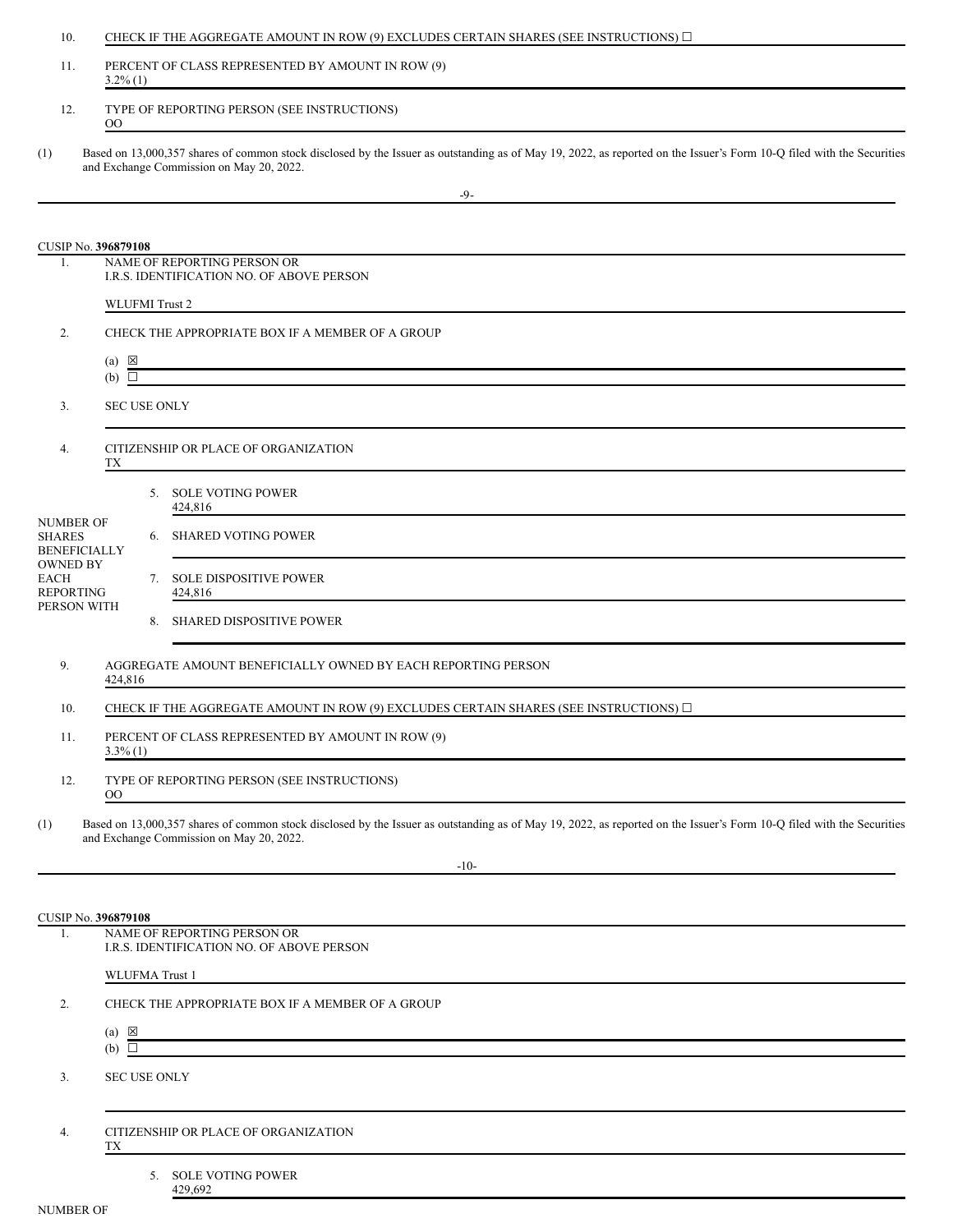| <b>SHARES</b><br><b>OWNED BY</b>                   | <b>BENEFICIALLY</b>                                              |                     | 6. SHARED VOTING POWER                                                                                                                                                                                            |
|----------------------------------------------------|------------------------------------------------------------------|---------------------|-------------------------------------------------------------------------------------------------------------------------------------------------------------------------------------------------------------------|
| <b>EACH</b><br><b>REPORTING</b><br>PERSON WITH     |                                                                  |                     | 7. SOLE DISPOSITIVE POWER<br>429,692                                                                                                                                                                              |
|                                                    |                                                                  |                     | 8. SHARED DISPOSITIVE POWER                                                                                                                                                                                       |
| 9.                                                 | 429,692                                                          |                     | AGGREGATE AMOUNT BENEFICIALLY OWNED BY EACH REPORTING PERSON                                                                                                                                                      |
| 10.                                                |                                                                  |                     | CHECK IF THE AGGREGATE AMOUNT IN ROW (9) EXCLUDES CERTAIN SHARES (SEE INSTRUCTIONS) $\Box$                                                                                                                        |
| 11.                                                | PERCENT OF CLASS REPRESENTED BY AMOUNT IN ROW (9)<br>$3.3\%$ (1) |                     |                                                                                                                                                                                                                   |
| 12.                                                | $_{\rm OO}$                                                      |                     | TYPE OF REPORTING PERSON (SEE INSTRUCTIONS)                                                                                                                                                                       |
| (1)                                                |                                                                  |                     | Based on 13,000,357 shares of common stock disclosed by the Issuer as outstanding as of May 19, 2022, as reported on the Issuer's Form 10-Q filed with the Securities<br>and Exchange Commission on May 20, 2022. |
|                                                    |                                                                  |                     | $-11-$                                                                                                                                                                                                            |
|                                                    |                                                                  |                     |                                                                                                                                                                                                                   |
| 1.                                                 | CUSIP No. 396879108                                              |                     | NAME OF REPORTING PERSON OR                                                                                                                                                                                       |
|                                                    |                                                                  |                     | I.R.S. IDENTIFICATION NO. OF ABOVE PERSON                                                                                                                                                                         |
|                                                    |                                                                  |                     | <b>WLUFMA Trust 2</b>                                                                                                                                                                                             |
| 2.                                                 |                                                                  |                     | CHECK THE APPROPRIATE BOX IF A MEMBER OF A GROUP                                                                                                                                                                  |
|                                                    | $(a) \times$<br>$(b)$ $\square$                                  |                     |                                                                                                                                                                                                                   |
| 3.                                                 |                                                                  | <b>SEC USE ONLY</b> |                                                                                                                                                                                                                   |
| 4.                                                 | TХ                                                               |                     | CITIZENSHIP OR PLACE OF ORGANIZATION                                                                                                                                                                              |
|                                                    |                                                                  |                     | 5. SOLE VOTING POWER<br>427,158                                                                                                                                                                                   |
| <b>NUMBER OF</b><br><b>SHARES</b>                  | <b>BENEFICIALLY</b>                                              |                     | 6. SHARED VOTING POWER                                                                                                                                                                                            |
| <b>OWNED BY</b><br><b>EACH</b><br><b>REPORTING</b> |                                                                  |                     | 7. SOLE DISPOSITIVE POWER<br>427,158                                                                                                                                                                              |
| PERSON WITH                                        |                                                                  |                     | 8. SHARED DISPOSITIVE POWER                                                                                                                                                                                       |
| 9.                                                 | 427,158                                                          |                     | AGGREGATE AMOUNT BENEFICIALLY OWNED BY EACH REPORTING PERSON                                                                                                                                                      |
| 10.                                                |                                                                  |                     | CHECK IF THE AGGREGATE AMOUNT IN ROW (9) EXCLUDES CERTAIN SHARES (SEE INSTRUCTIONS) $\square$                                                                                                                     |
| 11.                                                | PERCENT OF CLASS REPRESENTED BY AMOUNT IN ROW (9)<br>$3.3\%$ (1) |                     |                                                                                                                                                                                                                   |
| 12.                                                | $_{\rm OO}$                                                      |                     | TYPE OF REPORTING PERSON (SEE INSTRUCTIONS)                                                                                                                                                                       |
| (1)                                                |                                                                  |                     | Based on 13,000,357 shares of common stock disclosed by the Issuer as outstanding as of May 19, 2022, as reported on the Issuer's Form 10-Q filed with the Securities<br>and Exchange Commission on May 20, 2022. |
|                                                    |                                                                  |                     | $-12-$                                                                                                                                                                                                            |
|                                                    |                                                                  |                     |                                                                                                                                                                                                                   |
| Item $1(a)$ .                                      |                                                                  | Name of Issuer:     |                                                                                                                                                                                                                   |

Greenwich LifeSciences, Inc., a Delaware corporation (the "Issuer")

## **Item 1(b). Address of Issuer's Principal Executive Offices:**

3992 Bluebonnet Dr., Building 14, Stafford, Texas 77477